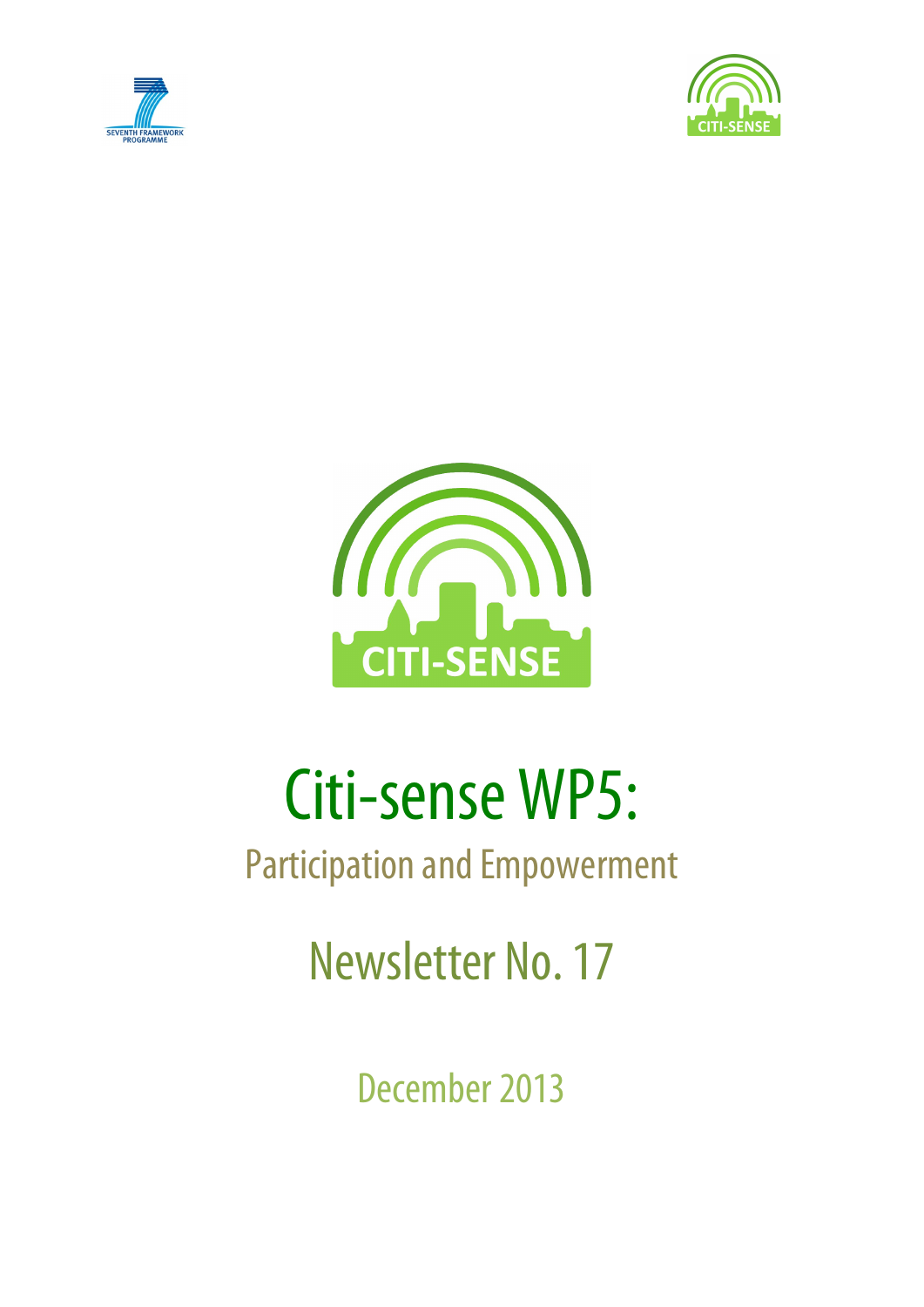



## Articles and Publications.

#### **City Sustainability Must Begin With Reinvestment in Neighborhoods. Kaid Benfield.**

Sustainable neighborhoods are the building blocks of sustainable cities. Neighborhoods are where development decisions are made and where increments of change – whether good or bad – actually take place, as well as where residents and workers experience the city environment on an everyday basis. Quite literally, sustainability starts in the neighborhood.

http://sustainablecitiescollective.com/kaidbenfield/186456/city-sustainability-must-begin-reinvestment-neighborhoods

#### **Improving Global Environmental Governance. Best Practices for Architecture and Agency. Norichika Kanie, Steinar Andresen, Peter M. Haas.**

The experience of environmental governance is approached in Improving Global Environmental Governance from the unique perspective of actor configuration and embedded networks of actors, which are areas of emerging importance. The chapters look at existing Multilateral Environmental Agreements (MEAs) and the broader constellation of partially networked institutions to better understand the involvement of individual actors and how to deepen the networks that include them to generate more effective governance.

The book covers a wide range of issued pertaining to environmental governance including trans-boundary air pollution, marine pollution, biodiversity and ozone depletion. It also examines partnerships as a hybrid case of emerging modes of environmental governance. These partnerships are a recent form of actor configuration that warrant attention for dealing with global environmental threats in order to better understand the full potenti

By addressing key questions in this important area, the book provides new perspectives in the nexus between agency and architecture in environmental governance in the twenty-first century.

http://www.routledge.com/books/details/9780415811767/

#### **E-Government and Its Limitations: Assessing the True Demand Curve for Citizen Public Participation. David Karpf.**

any e-government initiatives start with promise, but end up either as digital "ghost towns" or as a venue exploited by organized interests. The problem with these initiatives is rooted in a set of common misunderstandings about the structure of citizen interest in public participation.

http://spir.aoir.org/index.php/spir/article/view/791

#### **Establish mechanisms to engage children and young people as full participants in civic life.**

Governments should place particular emphasis on engaging groups of the public that are subject to exclusion and/or unable to express their views in other ways. We focus this illustrative commitment on children and young people due to the need to foster active citizenship from an early age. Commitments could, however, similarly be formed for other segments of the population including women, ethnic and religious minorities, migrants and refugees, and old people.

http://www.opengovguide.com/commitments/establish-mechanisms-to-engage-children-and-young-people-as-full-participantsin-civic-life/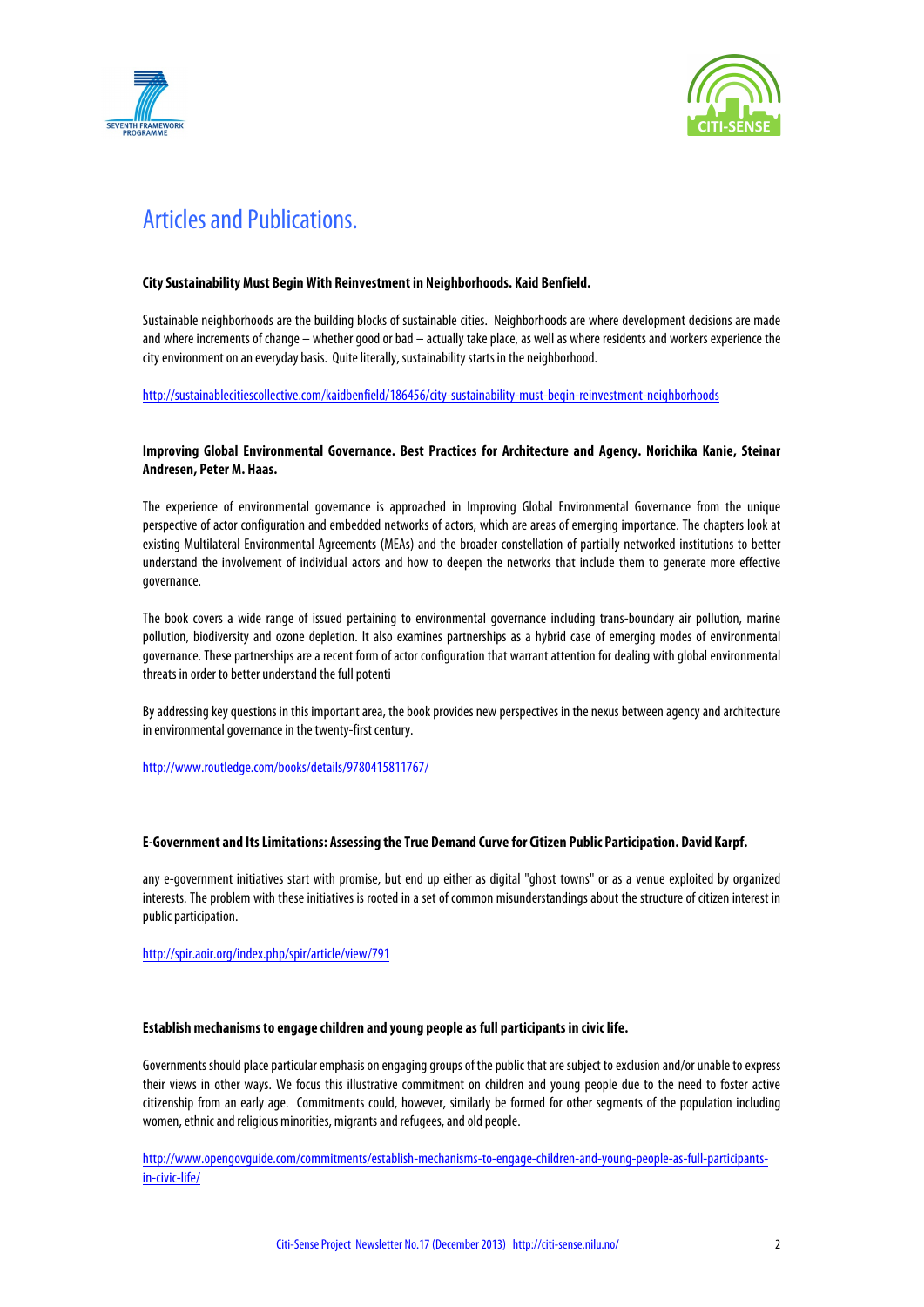



#### **«Vamos a vivir rodeados de millones de sensores».Francisco Román Riechmann, presidente de Vodafone España.**

Si algo puede ser eficaz en la lucha contra el cambio climático, son las nuevas tecnologías. Esto tiene que ver con la eficiencia. En un momento en que los sensores son muy baratos y casi cualquier magnitud física se puede medir, existe una capacidad espectacular de monitorización del proceso. En un momento en que la inteligencia se puede distribuir, hay una capacidad de actuación también espectacular. En las previsiones, somos tan optimistas como el que más -se habla de miles de millones de dispositivos inteligentes conectados (m2m, machine to machine). Yendo a cosas más concretas, hoy día en España puede que tengamos más de 2 millones de conexiones m2m, estimándose un ahorro de emisiones de CO2 equivalente a 5.000 toneladas directas, lo que se corresponde con alrededor de 25.000 coches.

http://ethic.es/2013/12/%E2%80%9Cvamos-a-vivir-rodeados-de-millones-de-sensores-distribuidos-por-la-ciudad%C2%BB/

**Cities, Biodiversity and Governance: Perspectives and Challenges of the Implementation of the Convention on Biological Diversity at the City Level.**

http://www.ias.unu.edu/resource\_centre/UNU-IAS%20Cities%20and%20Bio%20e-ver.pdf

#### **App-connected smoke detector monitors genbeal air quality.**

App-enabled Connected Home devices are becoming more common these days, but for now it's unlikely that anyone besides the most technoholic would buy more than one or two devices for their own home. The market is crowded, and the customer must choose carefully. A new option called the Birdi (fittingly, formerly the Canary), now available for Kickstarter donations, is yet another great choice that combines the capabilities of multiple devices in an intelligent way. With local climate sensors like the GE Spotter jockeying with more conventional smoke alarms like the Nest Protect for the title of many peoples' first connected device, it's nice to see the two concepts working together in a device that gives you useful information about your home even when there isn't an emergency.

http://www.psfk.com/2013/12/birdi-smoke-detector.html#!qy8Pl

## Experiencies.

#### **Rekalde sumará la segunda 'isla sonora' de la capital vizcaína.**

"El año que viene tenemos que desarrollar el proyecto de mejora de la plaza dentro del programa auzokide". Para ello, aprovechó la visita de los técnicos europeos a la plaza Rekalde para pedirles su "visión técnica" sobre las medidas que se podrían adoptar en el barrio bilbaino. Asimismo, Viñez desveló que esperan empezar con el "trabajo de campo y las consultas con los vecinos la próxima Semana Santa".

http://www.deia.com/2013/11/28/bizkaia/bilbao/rekalde-sumara-la-segunda-39isla-sonora39-de-la-capital-vizcaina